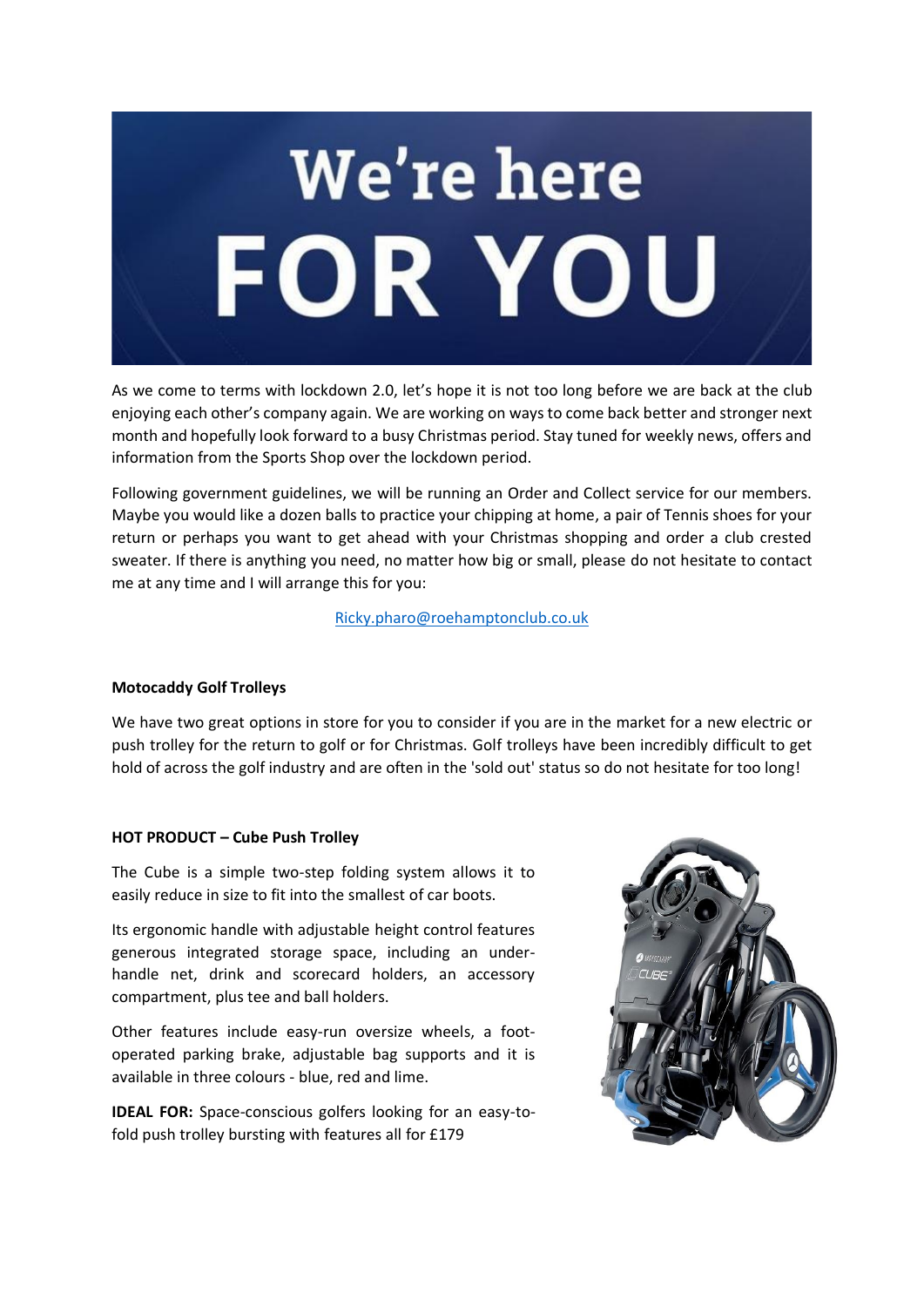## **HOT PRODUCT – M1 Electric Trolley**

The M1 electric trolley is the easiest-to-use compact trolley in the world and features a unique 'SlimFold' design with space-saving inverting wheels for a significantly reduced folded footprint. Standout features include a full colour LCD screen featuring nine speed settings and an advanced battery meter. Available with both an 18 and 36 hole lithium battery that is guaranteed for 5 years!

18 Hole Lithium - £549

36 Hole Lithium - £599

**IDEAL FOR:** Those golfers looking for a simple to use, compact electric golf trolley with a super light lithium battery.

# **The Masters – Augusta National**

The Masters is finally here. After a seven-month delay from its normal April date because of the coronavirus pandemic, and 19 months since Tiger Woods won the event to claim his fifth green jacket and 15th major championship, the best in the world return to Augusta National.

For a Masters in November we can expect a longer, softer, and colder experience for the players. The absence of crowds this year will give a very different visual for players, and fans watching at home on television, but it will certainly be a brilliant event. It is the first time the Masters has not started in April in 81 years since 1939, enjoy some of the fantastic autumnal images of an Augusta we have never seen before.

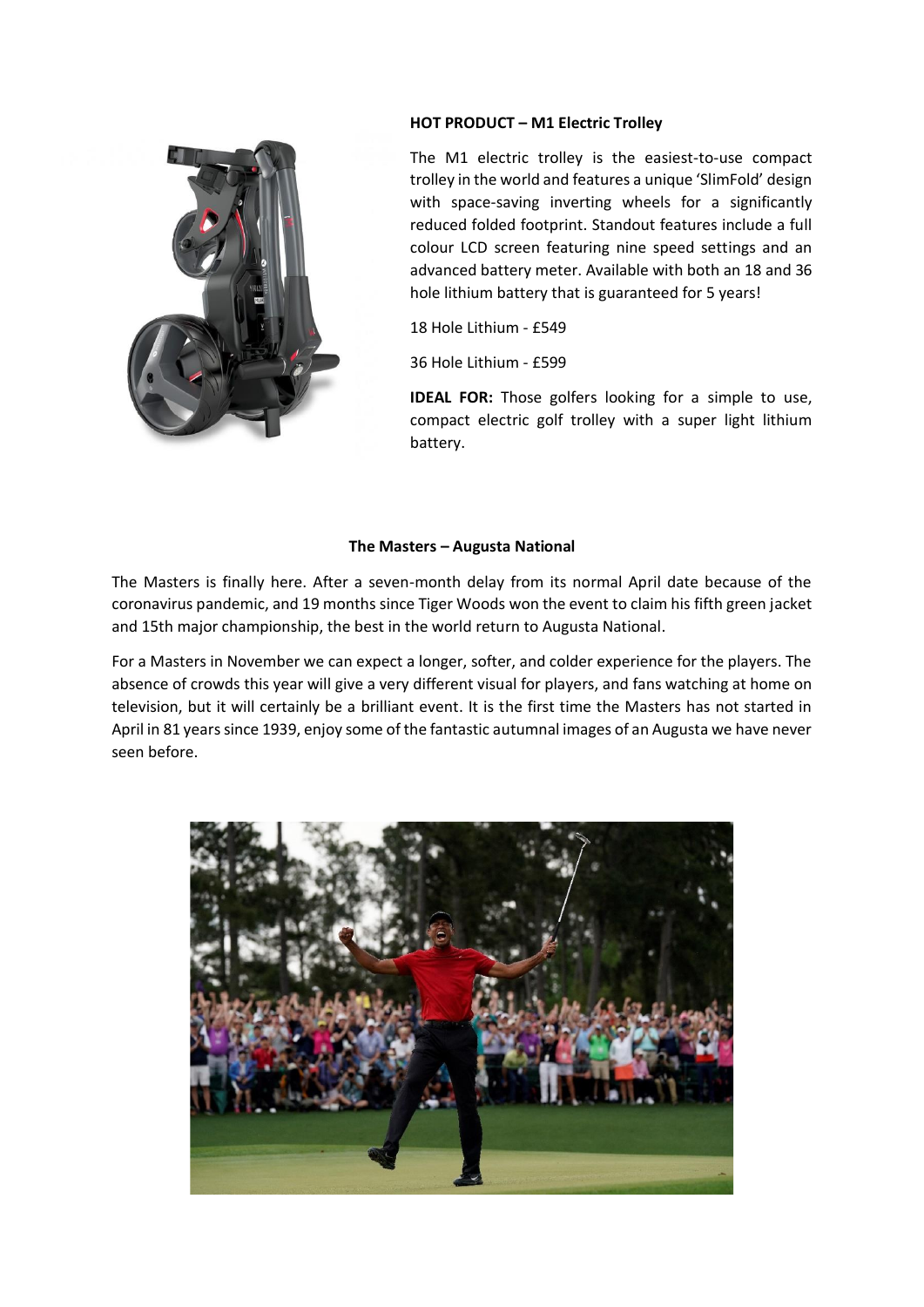Date:  $12^{\text{th}} - 15^{\text{th}}$  November

Course Stats: Par 72; 7,475 yards

Prize Fund: \$11.5 million

Defending Champion: Tiger Woods (-13)

The Cut: The top 50 players and ties will qualify for the final 36 holes

Key Statistic: Tiger Woods has never missed the cut at the Masters as a professional.

Noteworthy: The traditional pre-tournament Par 3 Contest has been cancelled because there will be no spectators.



## **What it takes to win The Masters**

The U.S. Open claims as the toughest test in golf, but to win the Masters almost every facet of a golfer's game must be on point. A golfer must drive the ball with the perfect blend of both length and accuracy. A golfer must possess both distance control and accuracy on their approach shots. It is uncomfortable for a golfer to chip off the tight lies around the greens, and with how fast and sloping the greens are they'll have to be both vigilant and creative to get the ball close to the hole. And then the greens are lightening quick and do not offer many opportunities to hit a straight putt. That will make it difficult for even the greatest of putters in the world on greens where experience matters.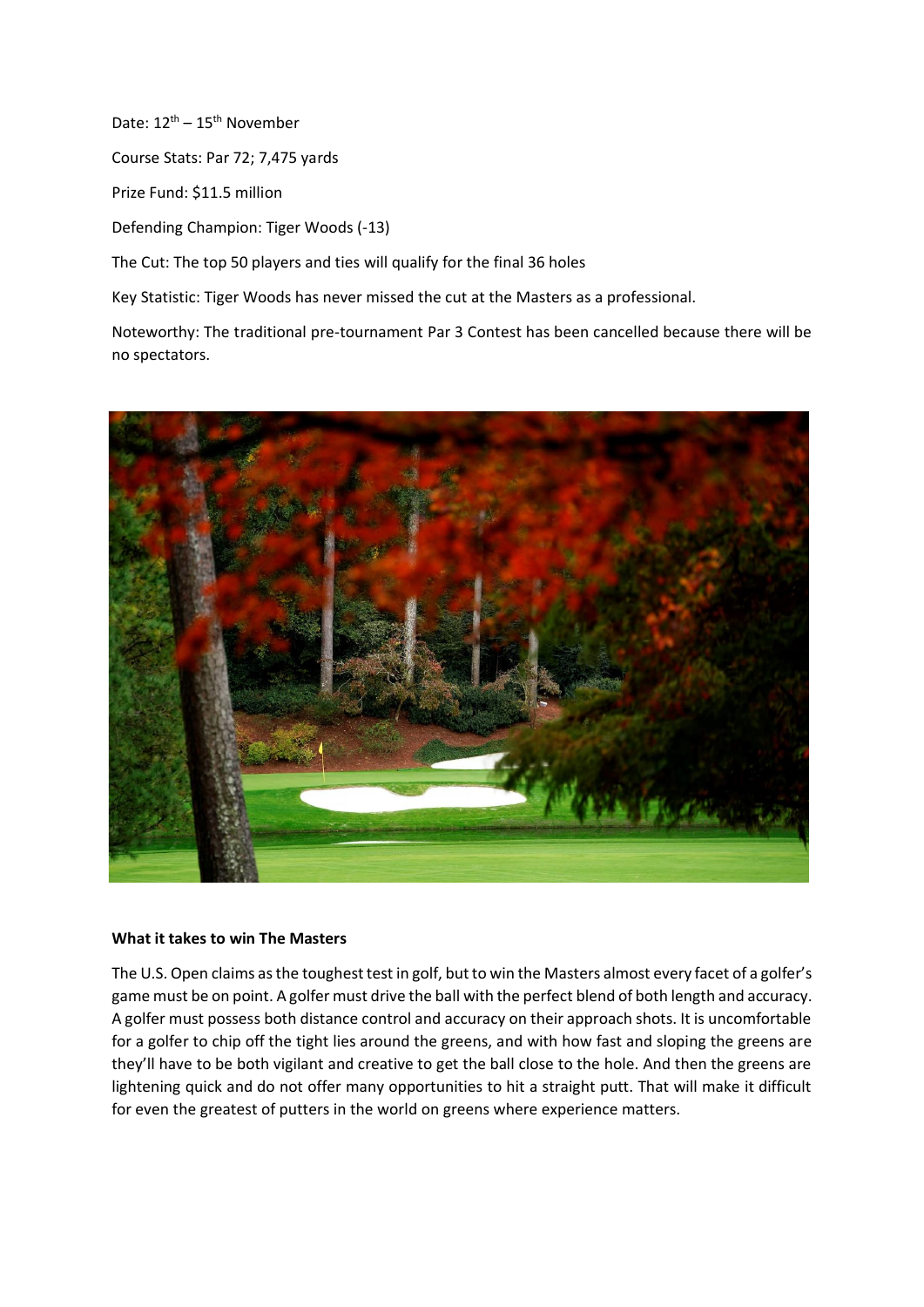That is part of the reason why there has been a wide array of golfers who have put on the Green Jacket in recent years. Golfers like Jordan Spieth, Sergio Garcia and Danny Willett were premier ball-strikers with their irons to continually set themselves up for good scoring opportunities.

Bubba Watson has won at Augusta twice by bringing the golf course to its knees off the tee and with his creative shot trajectories. Golfers like Phil Mickelson, Zach Johnson and Patrick Reed are wonderful with their short game and can get molten hot with the flat stick. And Tiger Woods, well, he was good at everything!



If there was one attribute in a golfer's game that is the most important, it would be with their iron play. A golfer does not have to hit every fairway to remain in contention. The shaved down rough makes it easier to make clean contact, and as long as they find themselves on the correct side off the fairway they still can fire at the pin with a good angle to the green. Therefore, proper distance control and accuracy with the irons are paramount to set up good scoring opportunities. Additionally, those who score well on the Par 5's stand a great chance to contend on Sunday, especially when the golf course plays tough and birdies are scarce.

Distance off the tee is also typically a big advantage at Augusta National, especially since the golf course has been Tiger proofed. The greens have such complexity to their contours that hitting into them with a longer iron or hybrid makes hitting the right areas more difficult – will Bryson prevail?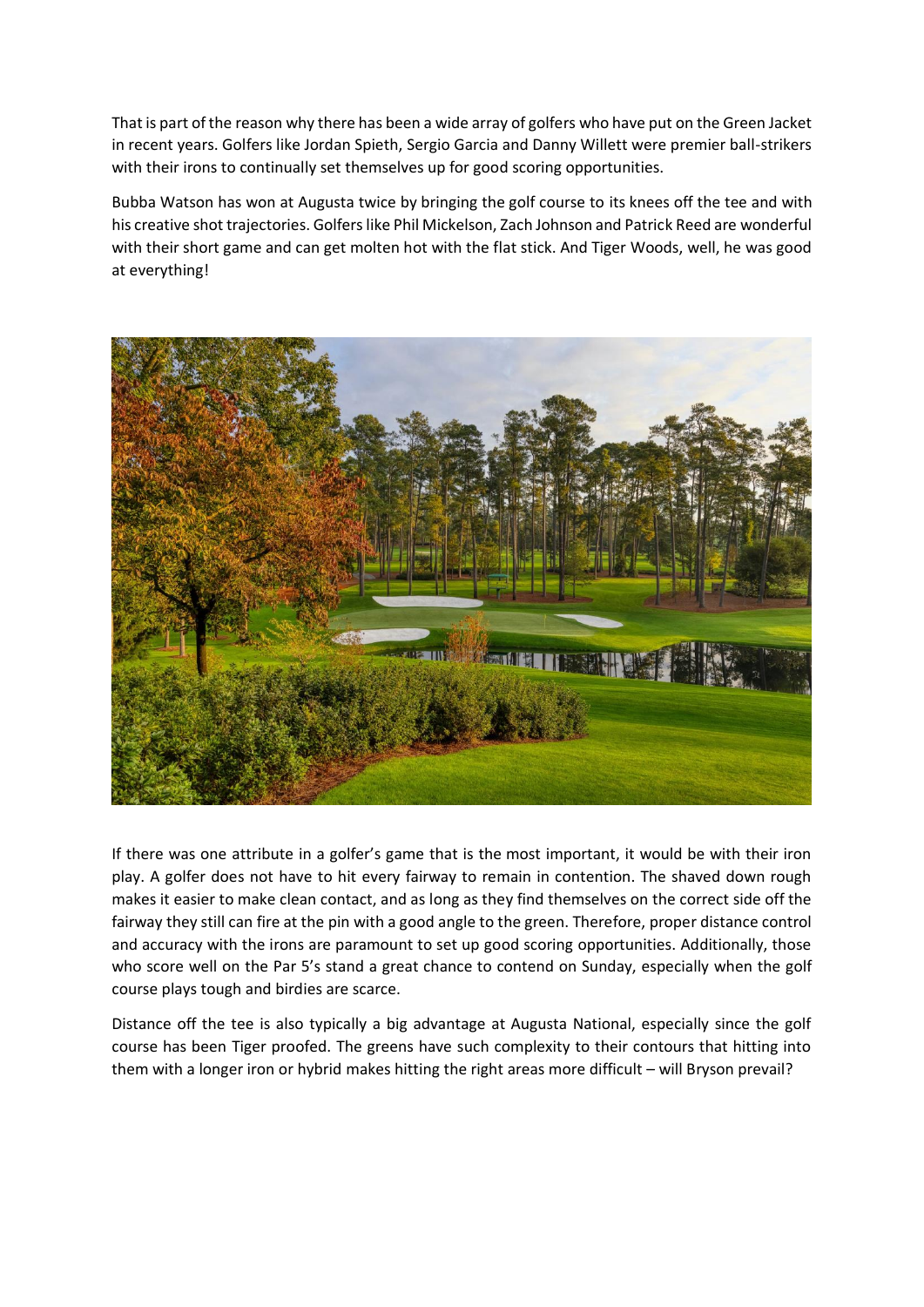## **What the Bookmakers say – Who's Your Pick?**

Bryson DeChambeau 8/1, Jon Rahm 10/1, Dustin Johnson 10/1, Rory McIlroy 12/1, Justin Thomas 12/1, Xander Schauffele 14/1, Brooks Koepka 16/1, Patrick Cantlay 25/1, Bubba Watson 25/1, Patrick Reed 25/1, Collin Morikawa 28/1, Tony Finau 28/1, Tyrrell Hatton 28/1, Hideki Matsuyama 28/1, Webb Simpson 28/1, Jason Day 40/1, Tiger Woods 40/1, Matthew Wolff 45/1, Adam Scott 45/1, Tommy Fleetwood 45/1, Scottie Scheffler 45/1, Louis Oosthuizen 50/1, Paul Casey 60/1, Justin Rose 60/1, Jordan Spieth 60/1, Shane Lowry 75/1, Sergio Garcia 66/1, Matthew Fitzpatrick 66/1, Rickie Fowler 66/1



## **The Sports Shop Selections...**

**Ricky – Xander Schauffele** – A runner up last year, he is a model of consistency having finished in the top five in half of his appearances in majors – it is surely a case of when rather than if he wins a major for me!

**Joe Biggs – Justin Thomas** – I believe he is the best player in the world right now. He always puts his name in the mix come Sunday, he has no weaknesses and is a proven major winner. His razor-sharp short game with a putting stroke you can only admire will bring him another major this week.

**Jake Watson – Tyrrell Hatton –** After a great win recently at Wentworth and a 65 on Sunday in Houston, Tyrell is showing great form so he is my pick.

**Will Hancock – Dustin Johnson –** He is the world's number 1, finishing runner up last year and last week at the Houston Open, he is in great form ready to go one better this week.

**Mark Heyes – Bryson DeChambeau –** He is carrying his driver over 400 yards – enough said!